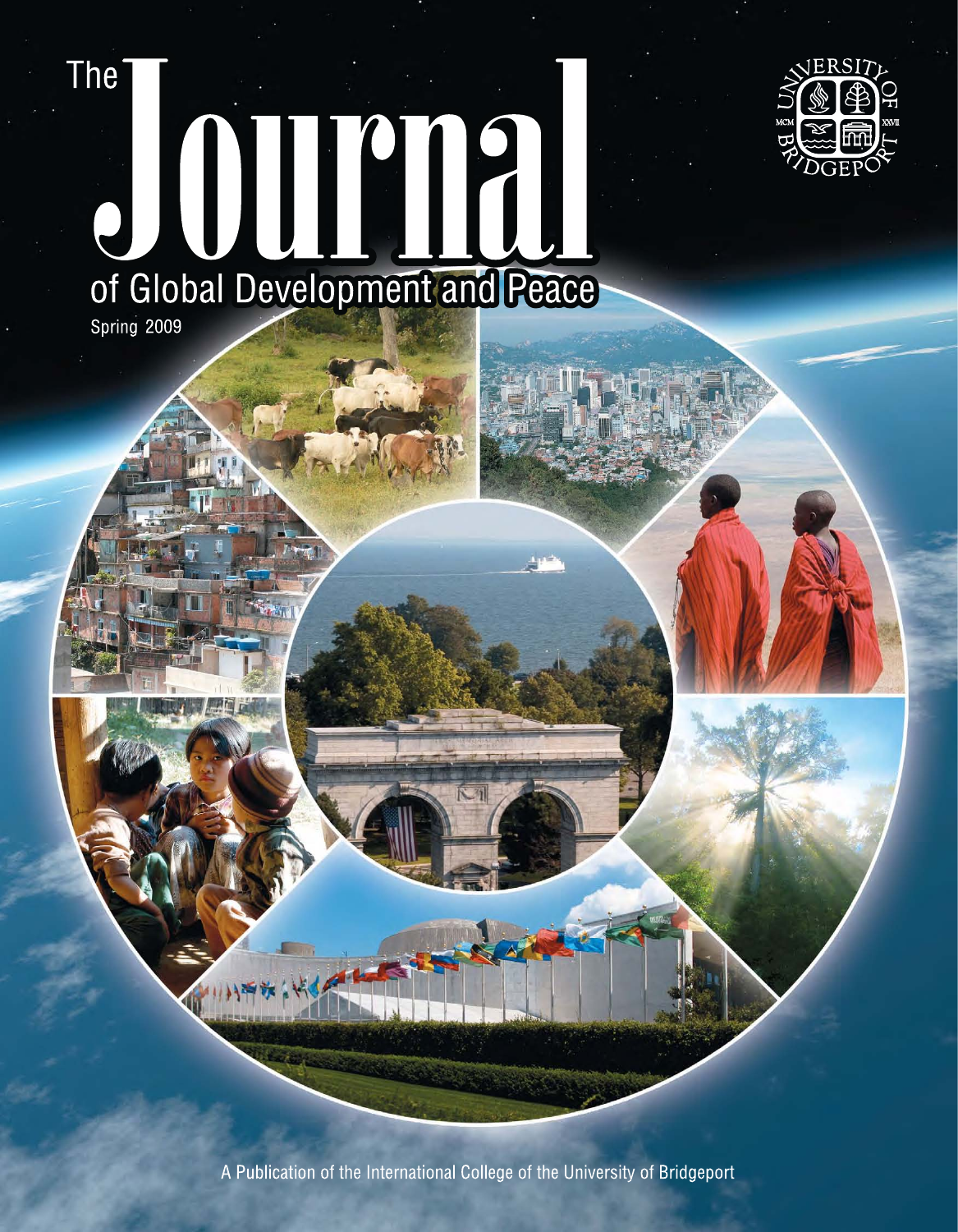## Education for Sustainable Development and Human Security

Jessada Salathong

#### Abstract

Over the past decade, the concepts of Education for Sustainable Development (ESD) and human security have emerged in international development and developmental studies. This paper aims to study the two concepts comparatively. Both concepts cover a lot of common ground, including the idea of sustainable development that is now increasingly seen as an important agenda. However, they are still new and often abstract. Many times, they bring about confusion and difficulties in implementation. Although an ex-



ploration of the conceptual interdependence of ESD and human security has a great potential, such research has rarely been undertaken. This comparative study might suggest the interrelation between ESD and human security as well as some choices and challenges in order to achieve the concepts both as destinations and means of a more sustainable future.



photo: Children exercising during school time in Himalayan mountain village in Kashmir India. Taken on 6 April 2008.

#### **Biography**

Jessada Salthong works for NHK World'Radio Japan, Thai section as a translator and announcer. He is also pursuing his PhD in International Relations at Waseda University, Japan, where he also earned MA in International Relations under Japan's Monbusho (Monbukagakusho) Scholarship. . Before he came to Japan, he had work as a journalist at Nation Multimedia Group in Thailand. His current research focuses on Sustainable Development and media, issues in the context of ESD as well as educational roles of media in East Asia.

34 Journal of Global Development and Peace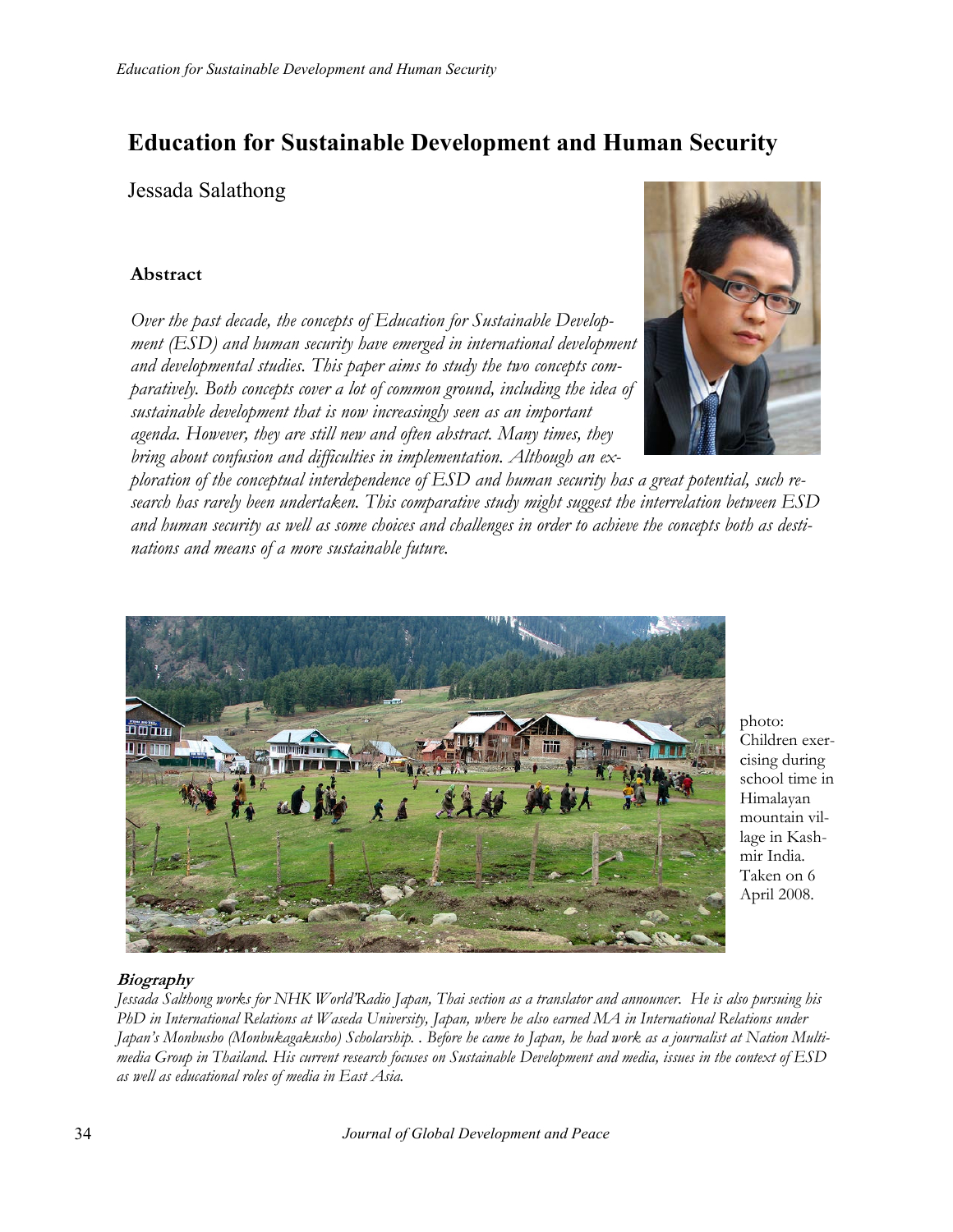Over the past decade, the concepts of Education for Sustainable Development (ESD) and human security have emerged in international development and developmental studies. Although the formation and the development of these two concepts seem to be slightly different, they cover a lot of common ground.

Today, ESD becomes a concept and terminology that is being promoted and driven by different institutional platforms especially organizations under UN umbrella including UNESCO and UNEP. It is being increasingly recognized through the influence of Agenda 21 and the more recent World Summit on Sustainable Development at Johannesburg (2002). The Summit broadened the vision of sustainable development and reaffirmed the educational objectives of the Millennium Development Goals and the Education for All. Following the Plan for Implementation of the Johannesburg Summit, the United Nations General Assembly adopted Resolution 57/254 on the United Nations Decade of Education for Sustainable Development, 2005-2014, and designed UNESCO as lead agency for the promotion of the Decade (JBIC, 2004). Since then, the concept of ESD has been gaining momentum as one of vital platforms to achieve the goal of sustainable development.

During this same decade, the concept of human security has been around within the international system as well. The concept debuted in 1994 when UNDP issued the Human Development Report and identified human security for the first time by marking the distinction between

"freedom from want" and "freedom from fear" (UNDP, 1994). Since then the concept has been adopted by a number of states and international organizations. Between 2001 and 2003, Canada and Japan provided the leadership and funding to support the concept of human security on global agenda. Since then, it has become a topic of reform agendas in the UN and regional organization, such as the European Union (Tadjbukhash, 2005).

Despite all the interest and support from several groups, governments and international bodies, ESD and human security, however, have not been adopted and mainstreamed. To maximize the benefit of the concepts and ensure that they will bring a better and more sustainable future to all of us, the interconnection between ESD and human security should be addressed.

Although an exploration of the concep-



tual interdependence of ESD and human security has a great potential, such research has rarely been undertaken. Many times, education is considered the cradle of human security. Lertchalolarr and Sinlarat (2005 p.91) revealed that to secure human capability, education is di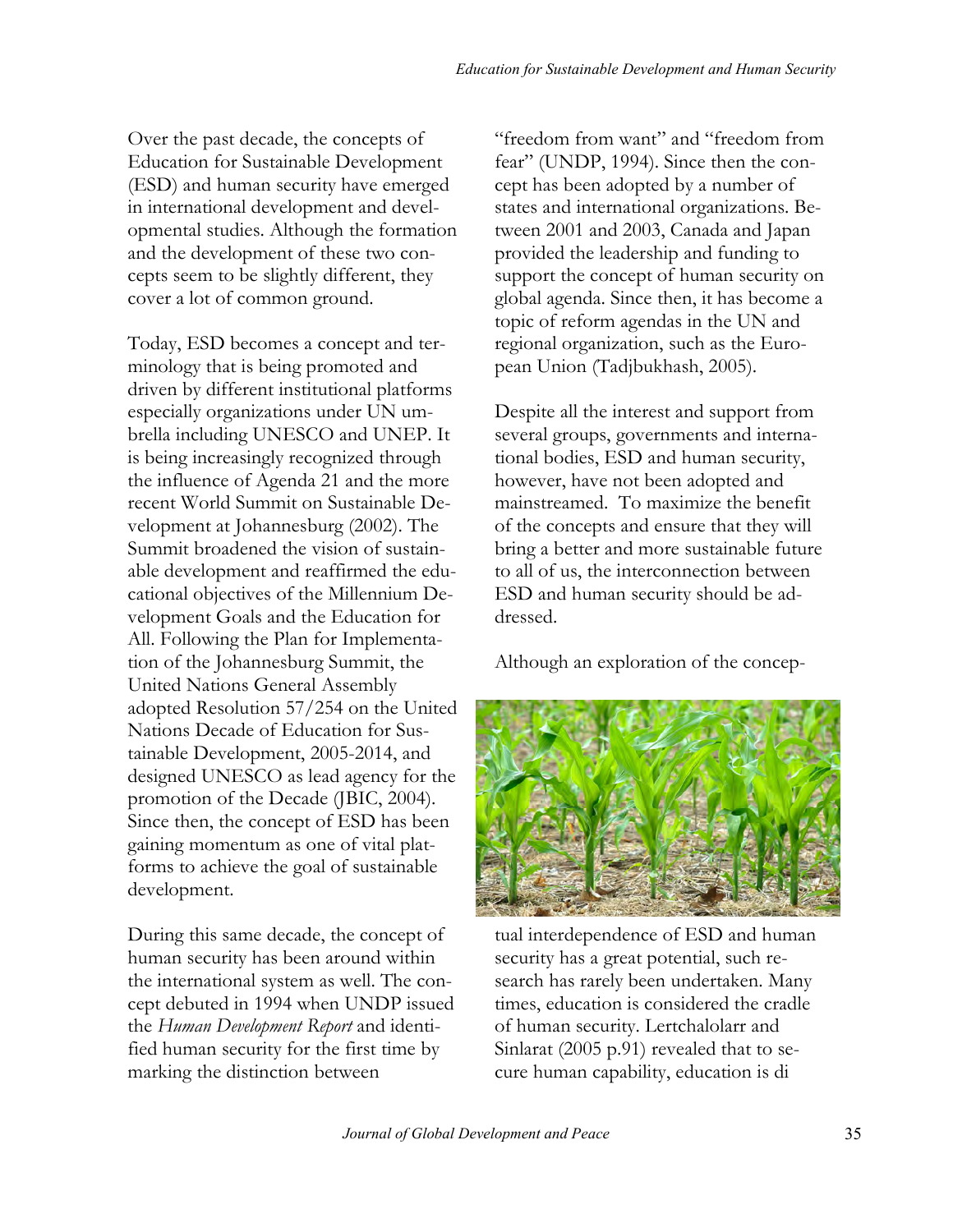rectly concerned since education in every aspect empowers human beings to "realize their potential, survive in their society and environment, have good quality of life, and have dignity". Another blueprint of human security, *Human Secu*rity Now, by the Commission on Human Security also dedicated its chapter 7 to "Knowledge, skills and values for human security". In this chapter, the report highlighted that "education can give people freedom to promote their human security and that of others" (Commission on Human Security, 2003, p.115). However, most of the studies and documents on human security tend to focus only on basic education without mentioning ESD. Therefore, this comparative study aims to suggest the interrelation between ESD and human security, as well as some choices and challenges in order to achieve the concepts both as destinations and means of a more sustainable future.

### ESD: what is it really?

It is impossible to move to a further discussion or debate without first defining ESD. However, defining ESD itself can bring about a huge debate. It can be said that to answer "what is ESD?" can be the first point of contention.

Although ESD has been increasingly recognized as an emerging field of education especially since the Decade of ESD was initiated, the precise definition of ESD is still vague and abstract. Many meanings of ESD have been proffered, but there is no single universal one. Moreover, its concept differs under different agencies. Even in Resolution 57/254 on the United

Nations Decade of Education for Sustainable Development, there was no reference that can be referred as a definition of ESD (UN, 2002). The least ambiguous definition of ESD is probably found in UNESCO's Promotion of Global Partnership for the UN Decade of ESD: The International Implementation Scheme for the Decade in brief (UNESCO, 2006).

Still, rather than a single solid definition, the booklet problems that offered three definitions. The Education that enables people to foresee, face up to and solve the threaten life on our planet

first one is "Education that enables people to foresee, face up to and solve the problems that threaten life on our planet". The second definition stated that ESD also means "education that disseminates the values and principles that are the basis of sustainable development (intergenerational equity, gender parity, social tolerance, poverty reduction, environmental protection and restoration, natural resource conservation, and just and peaceful societies)". However, the meaning that seems to be the easiest to understand is the last one, "education that highlights the complexity and interdependence of three spheres, the environment, society— broadly defined to include culture –and the econ-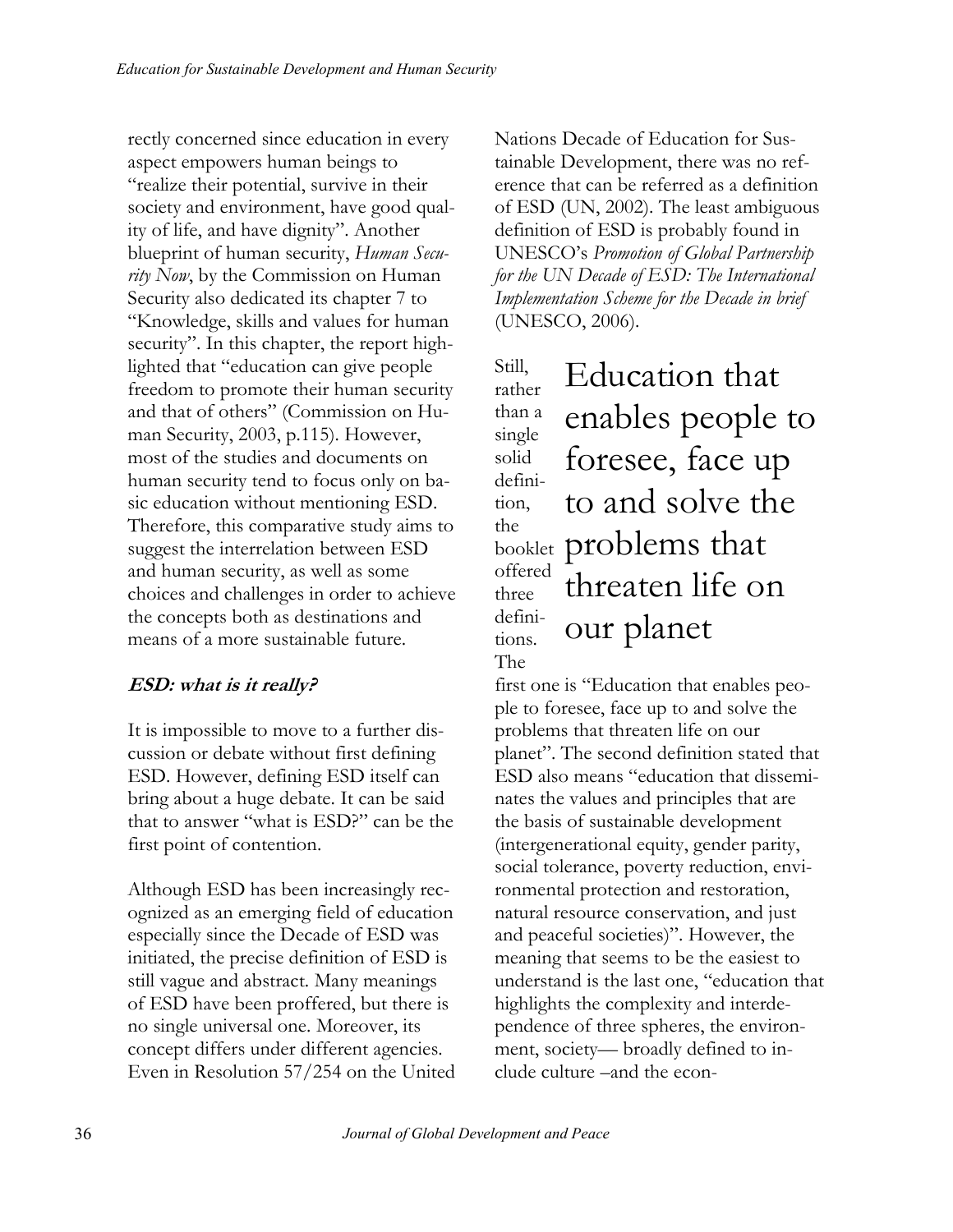#### omy" (UNESCO, 2006, p.5).

#### ESD and human security

Besides both emerging concepts having unclear definitions, ESD and human security also share other common ground, including conceptual similarities. Multidisciplinary and interdisciplinary seem to be a common characteristic of the two concepts. UNDP's Human Development Report 1994 proposed that threats to human security could be grouped in seven categories: economic security, food security, health security, environmental security, personal security, community security and political security. The report also stated that one of the four main essential characteristics of the concept is that "the components of human security are *interdependent*" (UNDP, 1994, p. 22). In this regard, the main seven components of human security are interrelated to each other as it is shown in Figure 1. ESD is also based on multidisciplinary approach, as Sheldon Shaeffer, director of UNESCO Asia and Pacific Regional Bureau for Education acknowledged that "ESD is interdisciplinary and holistic" (UNESCO Bangkok, 2007, p.iii). Although ESD contents are mainly based on three sustainable development pillars, the environment, society and economy, other areas such as culture, health, peace and equity are also integrated as UNESCO Bangkok suggested "Core ESD Issues" and its examples (UNESCO Bangkok, 2005, p.2) in Figure 2.Bangkok, 2005, p.2) in Figure 2.



Figure 1. Concept of human security



Figure 2. Concept of ESD

Comparing the key concepts in Figure 1 and 2, they overlap and link in many points as we can see in Table 1. Health and environmental issues are obviously overlapping. However, other components are also closely intertwined. Economic security can be boosted by transformation and engagement of leaders. Biodiversity and climate change greatly affect food security. Personal security relate to engagement of leaders, information and awareness, as well as many issues in cross-cutting issues and themes, including human rights and gender equity. Intercul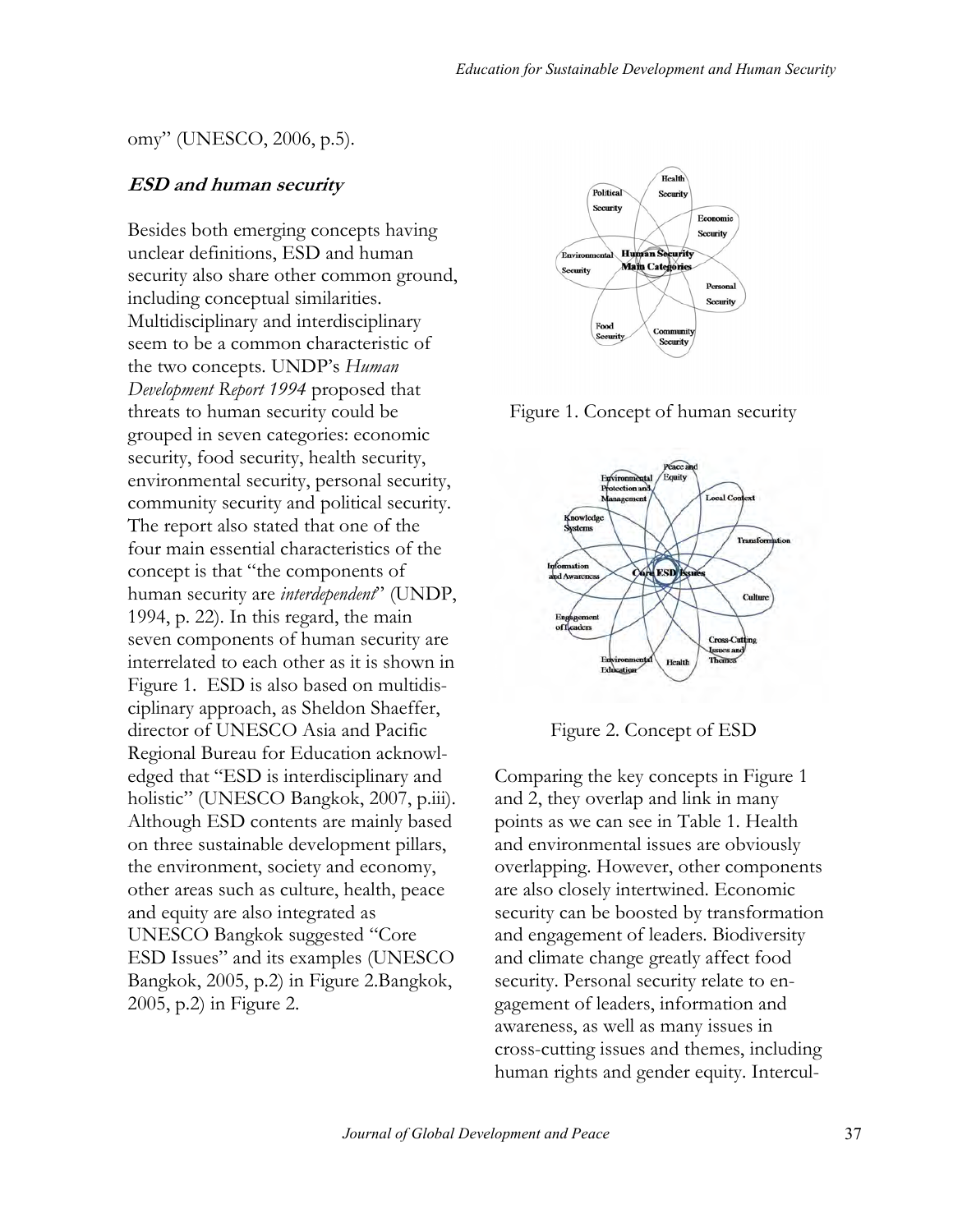tural understanding and community empowerment can be considered as a key component to community security. Human rights, governance and peace issues also closely link with political security. According to the report entitled Our Common Future that was launched by the World Commission on Environment and Development or the Brundtland Committee in 1987, sustainable development is widely accepted as "development that meets the needs of the present generation without compromising the ability of future generations to meet their needs" (p.

54). In this regard, sustainable development concept also reflects human security since it is ensuring "freedom from want" of present and future generations (Good Governance for Social Development and Environment Institution, 2003, p.247). Meanwhile, as a large number of global security issues, such as terrorism, climate change and natural disasters, including the 2004 Indian Ocean tsunami and Hurricane Katrina in 2005, have highlighted the fragility and sensitivity of human security, ESD can be also a vital tool to ensure "freedom from fear".

| <b>Core ESD issues</b>    | Example of the issues                                                                             | Related human secu-     |
|---------------------------|---------------------------------------------------------------------------------------------------|-------------------------|
|                           |                                                                                                   | rity components         |
| Information and           | Eco-media, media literacy, ICT                                                                    | Economic and personal   |
| Awareness                 |                                                                                                   | Security                |
| <b>Knowledge Systems</b>  | Learning for local and indigenous knowledge, integrat-                                            | Community Security      |
|                           | ing traditional and modern technologies                                                           |                         |
| <b>Environmental Pro-</b> | Biodiversity, climate change, natural resources, conser-                                          | Food and Environmental  |
| tection and Manage-       | vation                                                                                            | Security                |
| ment                      |                                                                                                   |                         |
| Peace and Equity          | Conflict resolution, peace, equity, appropriate develop-                                          | Community and political |
|                           | ment, democracy                                                                                   | Security                |
| <b>Local Context</b>      | Community Development, empowerment                                                                | Community Security      |
| Transformation            | Rural transformation, urbanization, sustainable habitat,                                          | Economic and Health     |
|                           | water, sanitation public infrastructure                                                           | Security                |
| Culture                   | Diversity and intercultural/interfaith understanding                                              | Community Security      |
|                           | <b>Cross-Cutting Issues</b> Human rights, citizenship, gender equality, sustainable               | Environmental, Personal |
| and Themes                | future, holistic approaches, innovation, partnerships,                                            | and Political Security  |
|                           | sustainable production and consumption, governance                                                |                         |
| Health                    | HIV/AIDS, malaria                                                                                 | <b>Health Security</b>  |
|                           |                                                                                                   |                         |
|                           | Environmental Edu- Integrated pest management, environmental awareness, Environmental Security    |                         |
| cation                    | community recycling programs                                                                      |                         |
|                           | Engagement of Lead-Professional training courses, executive education, part-Economic and personal |                         |
| ers                       | nerships, networking                                                                              | security                |

Table 1. Core ESD issues with examples and human security key components

Note: The data from column 1 and 2 are from Promotion of global partnership for the UN decade of ESD: The international implementation scheme for the decade in brief (p.2), by UNESCO Bangkok, 2005.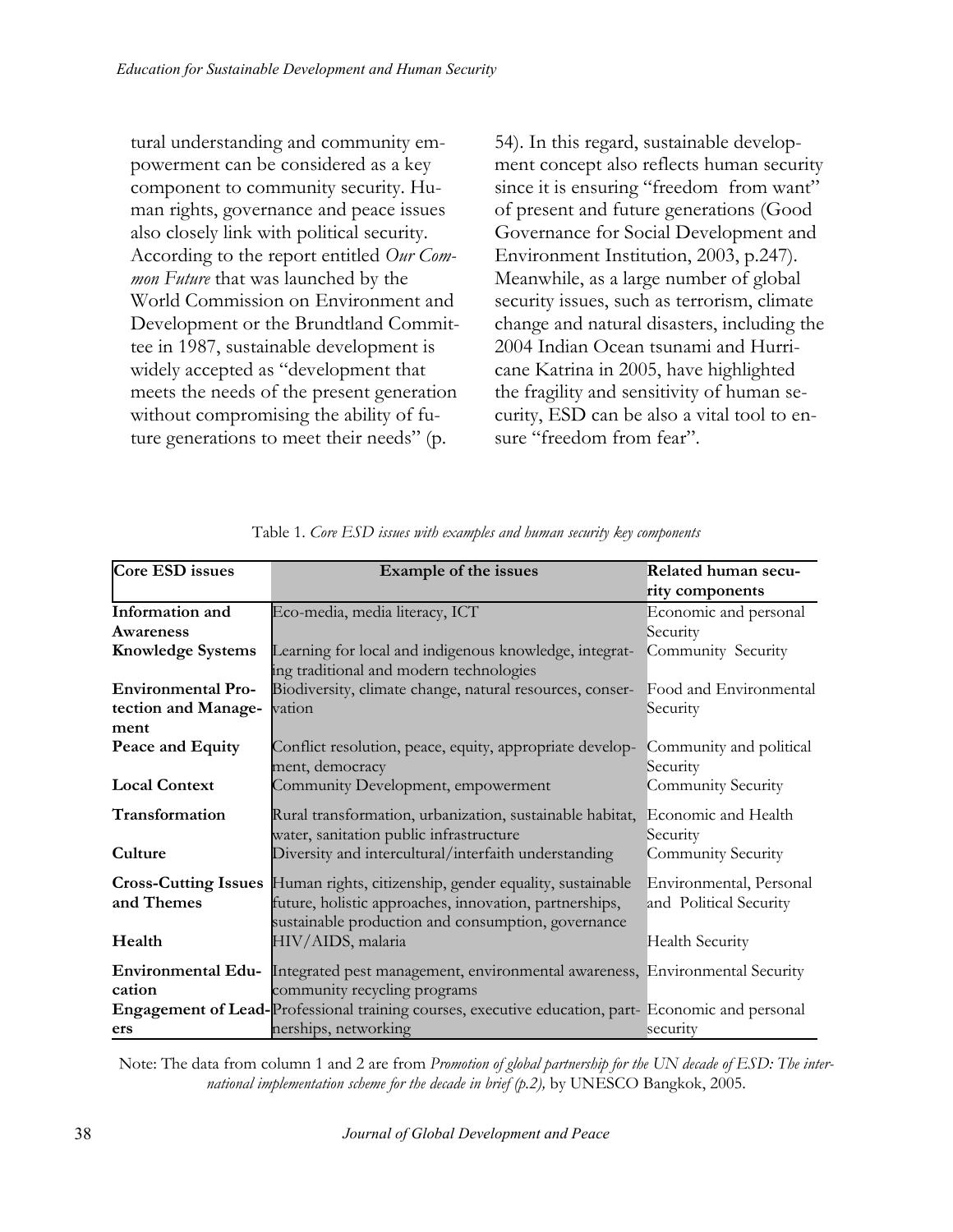In Human Development Report 1994, UNDP revealed that "the real threats to human security in the next century will arise more from the actions of millions of people than from aggression by a few nations" (p.32). The report also identified many forms of threats in the next century including environmental degradation and international terrorism (UNDP, 1994, p.32). To prevent the threat of human security and ensure global sustainable future, only to achieve the universal basic education might not be enough. ESD should be integrated to ensure that individuals are empowered to contribute to global human security and sustainable development.

#### Choices and challenges

Although ESD and human security are the concepts that emerged within the same period and are both being propelled by states and various organizations especially UN agencies, surprisingly, ESD documents almost never mentioned about human security and vice versa. As the two concepts share several compo-



nents in similar, they should be linked or integrated to support each other. ESD

can be employed as a tool to ensure human security. At the same time, human security can be viewed as one of ESD's goals. However, the vagueness in the definition and concept of ESD and human security seems to be a handicap. There is no single universal definition for both concepts. This may be a big burden given that definitions do count when consensus is sought for cooperation.

An examination of the root of ESD's definitional problem requires the examination of the definition of sustainable development. Although the most recognized definition of "sustainable development" seems to be the one that was defined in Our Common Future, it is still difficult to understand. It can be interpreted and recreated differently, which can lead to confusion and contradiction. Fien & Tilbury (2002) even consider sustainable development as a concept that "imprecisely defined, ambiguous, socially and culturally contested, and therefore subject to both a wide range of interpretations" (as cited in Stevenson, 2006, p.278).

As a result of difficulties in defining "sustainable development" and the lack of a single universal meaning, it is difficult to place sustainable development as the center of any conceptualization. When the hollow concept of sustainable development is placed at the core of ESD, unsurprisingly, there is the same hollowness in the concept of ESD as well.

Although human security might not need to directly deal with the terminological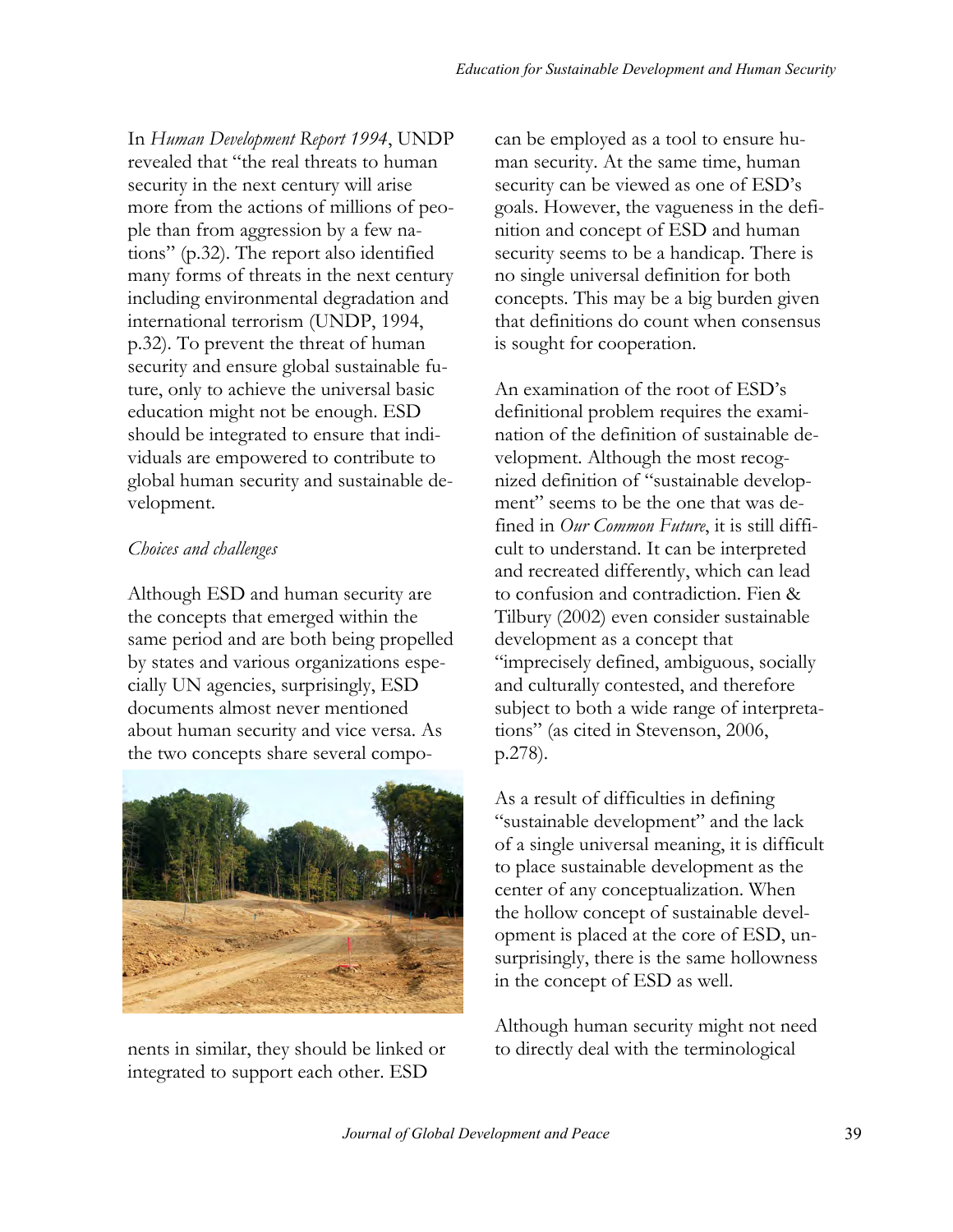-ambiguity of "sustainable development" like ESD since it does not put the term as its core, the lexicological vagueness is still unavoidable. At the present, UNDP's 1994 definition of human security remains to be the most widely cited and

# The gap between North and South as well as their varied political agendas might be a barrier.

"most authoritative" (Cockell, 2000). However, Paris (2001) acknowledged that the conceptuali- zation of human security is still "sweeping and open ended" (p.91). He also argued that different organizations and states also defined human security differently- even the leading states in this area like Japan and Canada (Paris, 2001, p.90-91). However, even if UNDP's definition and conceptualization of human security is adopted to mitigate the present terminological problem, it still contains other conceptual confusions. King and Murray (2001-2002) suggested that although the seven components of human security "imply a number of potential interrelated and overlapping dimensions centered on human dignity, but do not provide a coherent framework for integrating them into a single concept" (p.591). This scenario can be considered as a problem for ESD as well.

Besides the definitional and conceptual ambiguity, another problem that ESD and human security share is the confusion of paradigm shift. Since they are both emerging concepts, people tend to confuse them with more conventional concepts. As there is a massive confusion between ESD and environmental education, there is also the same problems distinguishing between human security and national or state security. It is very important to work out carefully the relationships between the traditional concepts and the newcomers.

If all this vagueness and confusion are clarified, will ESD and human security be mainstreamed? The answer might not be as easy as it seems. Originally, both concepts were introduced and propelled by the developed world. In this regard, the gap between North and South as well as their varied political agendas might be a barrier. For example, although employing ESD as a tool to achieve human security is promising, it would be impossible if the goal of universal primary education remained still unachieved. For human security, Tadjbakhsh (2005, p.2) mentioned that the countries like China and India might not support the concept due to the fear that human security might introduce new conditionalities or excuses for unwarranted intervention and violation on state sovereignty. Therefore, making sure that all states and parties are in agreement and ready to propel ESD and human security mechanism is another big challenge that is needed to be taken into account.

## Conclusion

To summarize, through this comparative study, the author found that besides being an emerging concept, ESD and human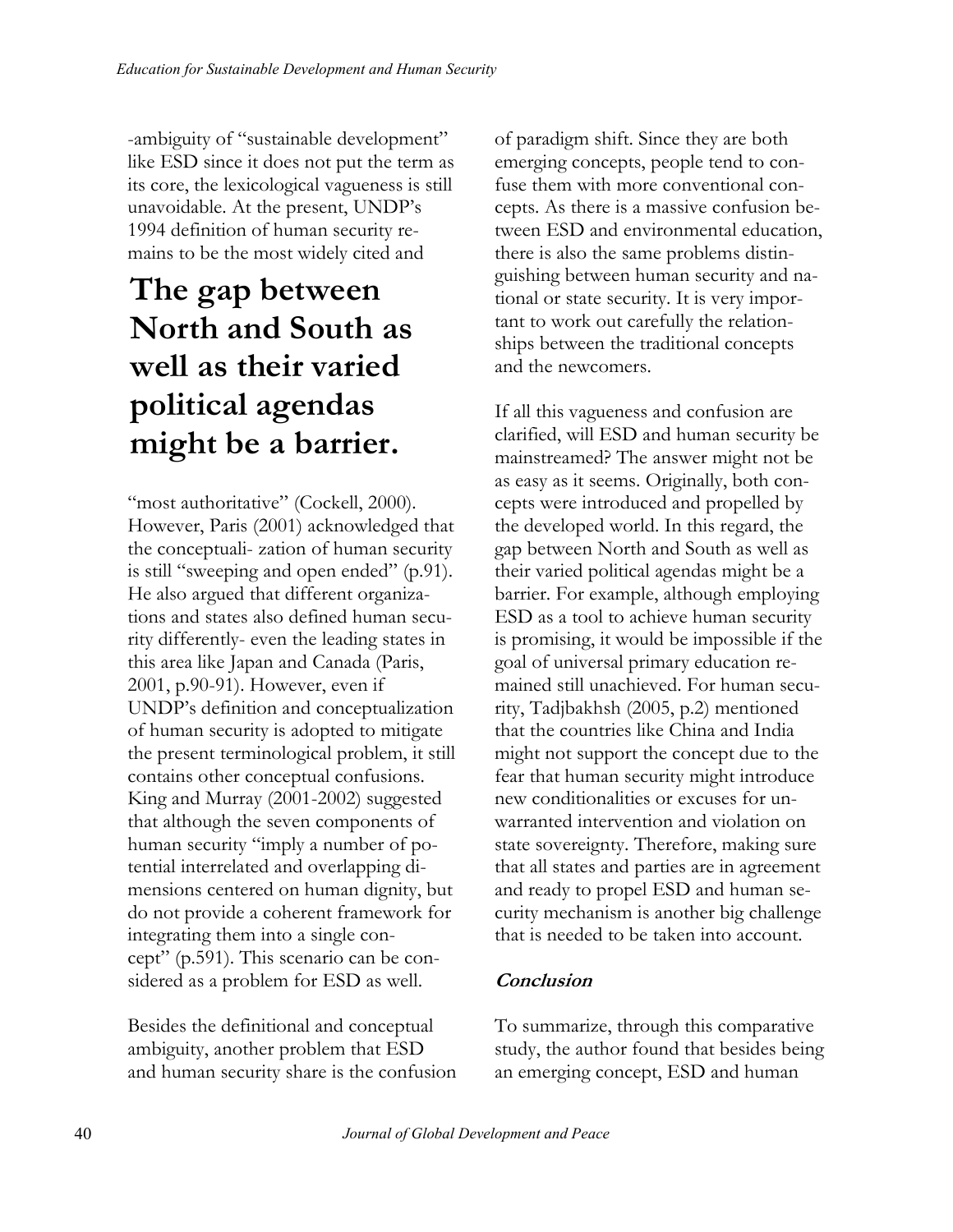security share some common ground, including conceptual similarities and problems. For the conceptual similarities, multidisciplinary and interdisciplinary are the common characteristics shared by the two concepts. Comparing the key components, ESD and human security relate in many points. Health and environmental issues are obviously overlapping. However, other components, economic, food, personal, community and political security, are also closely intertwined. Moreover, sustainable development can also ensure "freedom from fear" and "freedom from want".

For choices and challenges, the author found that ESD and human security share following three pointes. The first one is terminological and conceptual vagueness. The second point is confusion of paradigm shift. And the last one is the problem on international consensus and disparity to promote both concepts. The study reaffirms that ESD and human security are interdependent. The two concepts should be linked and promoted together. To prevent the threat of human security and ensure global sustainable future, only to achieve the universal basic education might not enough. ESD should be integrated to empower individuals to contribute to global human security and sustainable development. In the future, how ESD and human security can be integrated and supported each other and how to overcome the marked challenges and problem should be studied.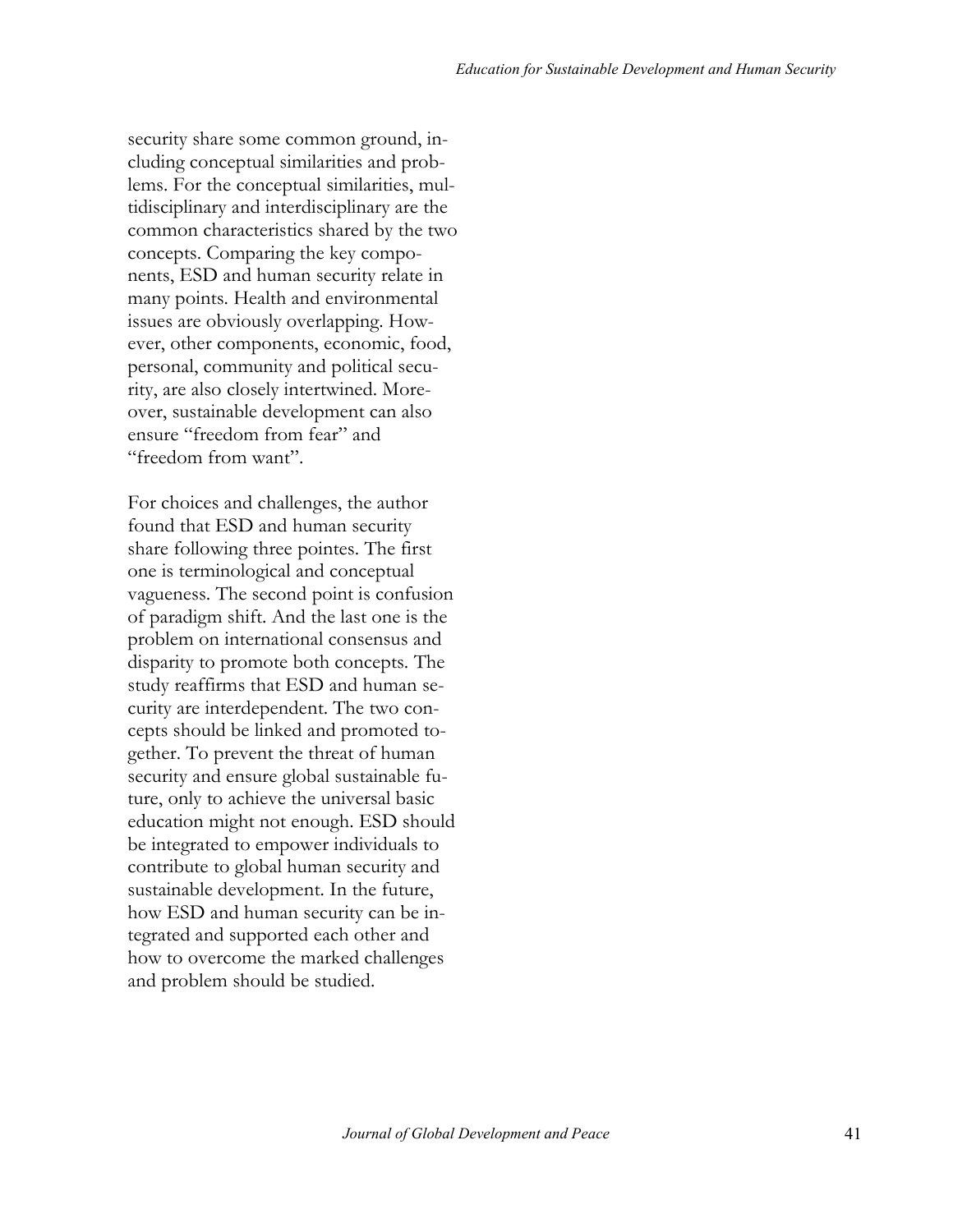#### References

- Cockell, J G. (2000). Conceptualizing Peacebuilding: Human Security and Sustainable Peace. In Michael P (Ed.), Regeneration of War-Torn Societies. London: Macmillan.
- Commission on Human Security. (2003). Human Security Now. New York. Retrieved September 1, 2007, from http://www.humansecurity-chs.org/ finalreport/
- Good Governance for Social Development and Environment Institution. (2003). Industrial development in the existing context of globalization and its impacts on sustainability and human security. In S. Wun'gaeo (Ed.), Challenges to human security in borderless world. Bangkok: Chulalongkorn University.
- JBIC: Japan Bank for International Cooperation. (2004). Proceedings of JBIC workshop: Environmental education for sustainable development, August 25-27, 2004, Bangkok, Thailand. Tokyo: JBIC.
- King, G. & Murray C. (2001-2002). Rethinking human security. Political Science Quarterly,  $116 (4)$ , 585-610.
- Lertchalolarr, C.,& and Sinlarat, P. (2006). Human security issues and surveillance indicators in education. In P. Wongboonsin, Pongsapich, A., Chantanavich, S., & Sookkhee, C. (Eds.), Promoting human security in APEC countries. Bangkok: Chulalongkorn University.
- Paris, R. (2001). Human security: Paradigm shift or hot air?. International Security, 26 (2), 87-102.
- Stevenson, R.B., (2006). Tensions and transitions in policy discourse: Recontexualizing a decontexualized EE/ ESD debate. Environmental Education Research, 12 (3-4), 277-290.
- Tadjbukhash, S. (2005). Human Security: The seven challenges of operationalizing the concept, proceeding of human security: 60 minutes to convince, September 13, 2005. Paris: UNESCO.
- UN (2002). Resolution 57/254: United Nations Decade of Education for Sustainable Development. Retrieved September 7, 2007, from http://www.unesco.at/ user/news/un-resolution.pdf
- UNDP. (1994). Human Development Report 1994. New York: Oxford University Press.
- UNESCO. (2006). Promotion of global partnership for the UN decade of ESD: The international implementation scheme for the decade in brief. Paris: UNESCO.
- UNESCO Bangkok. (2005). Working paper: Asia-Pacific regional strategy for education for sustainable development. Bangkok: UNESCO Asia and Pacific Regional Bureau for Education.
- UNESCO Bangkok. (2007). Natural disaster preparedness and education for sustainable development. Bangkok: UNESCO Asia and Pacific Regional Bureau for Education.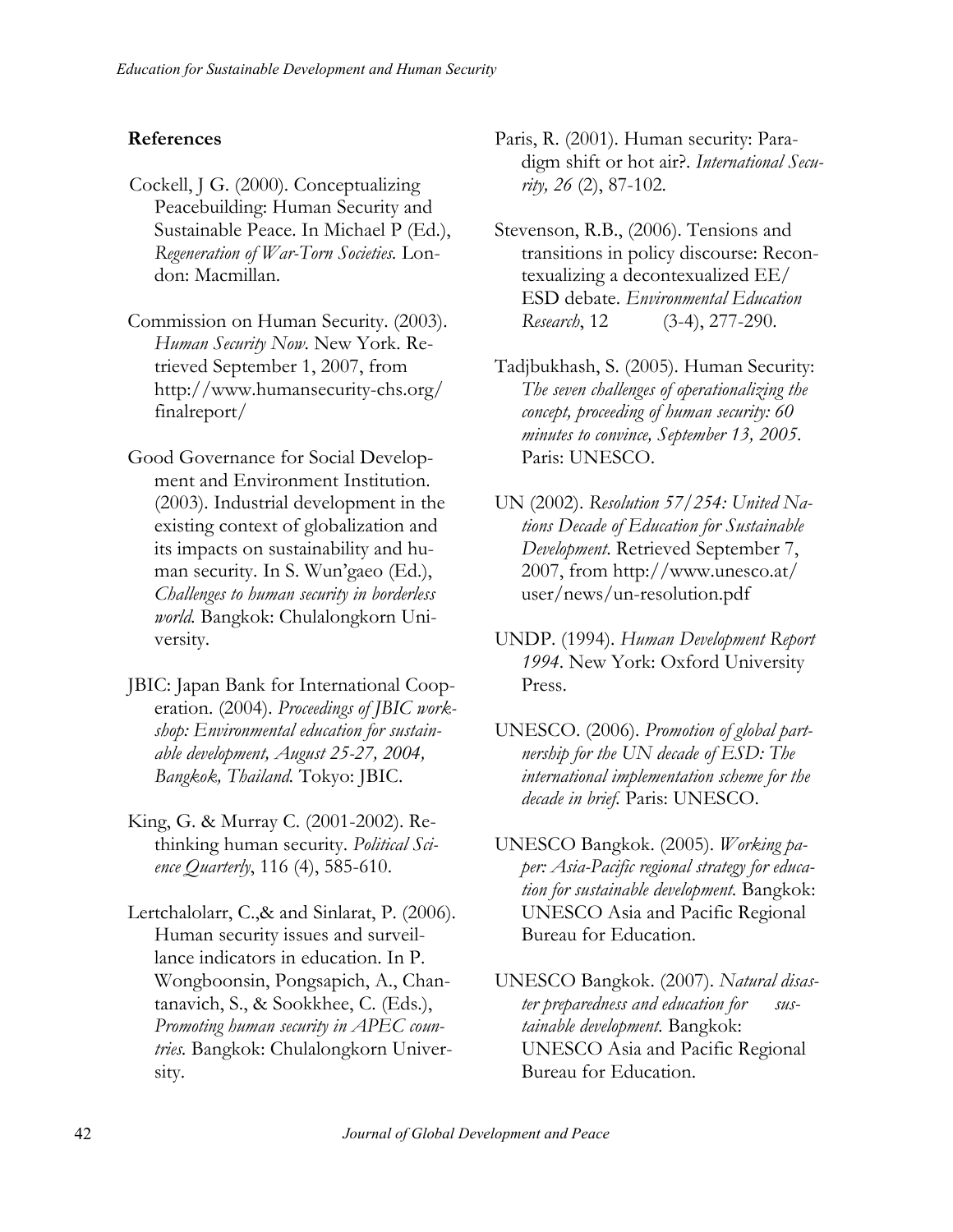World Commission on Environment and Development. (1987). Our common future. Oxford: Oxford University Press.